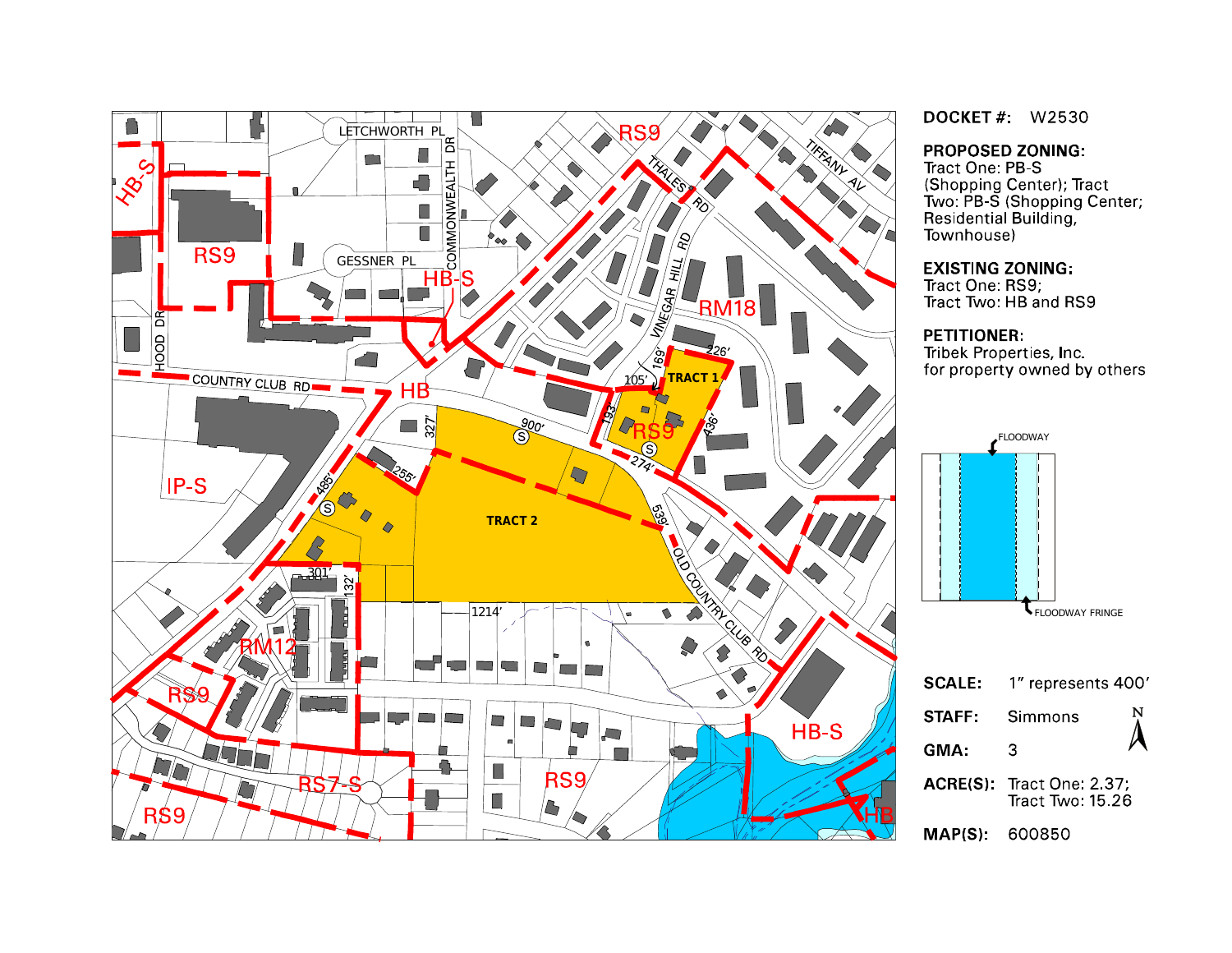February 19, 2002

Tribek Properties, Inc./ Southstar Property Holdings, LLC c/o Scott C. Bortz 200 Providence Road, Suite 106 Charlotte, NC 28207

#### RE: ZONING MAP AMENDMENT W-2530

Dear Mr. Bortz:

The attached report of the Planning Board to the Board of Aldermen is sent to you at the request of the Aldermen. You will be notified by the City Secretary's Office of the date on which the Aldermen will hear this petition.

Sincerely,

A. Paul Norby, AICP Director of Planning

pc: City Secretary's Office, P.O. Box 2511, Winston-Salem, NC 27102 Emmett McCall, 633 W. 4th Street, Winston-Salem, NC 27101 Steve Stansbury, 1500 Pine Croft Road, Suite 123, Greensboro, NC 27262 Janet Nelson, 446 Brittany Court, Winston-Salem, NC 27103 Jerry Morris, 4956 Chrisfield Lane, Winston-Salem, NC 27104 Talmadge B. Leach, 5000 Ryandale Road, Winston-Salem, NC 27104 Janice Lawton, 147 Golfview Drive, Bermuda Run, NC 27006 Skip Pickett, 5176 Huntcliff Trail, Winston-Salem, NC 27104 Jon Mack, 1120 Fallbrook, Lewisville, NC 27023 Chris Edwards, 2334 English Road, High Point, NC 27262 Wade H. Clayton, Jr., 544 Ridgehaven Drive, Winston-Salem, NC 27104 Jim Hayes, 4896 Country Club Road, Winston-Salem, NC 27104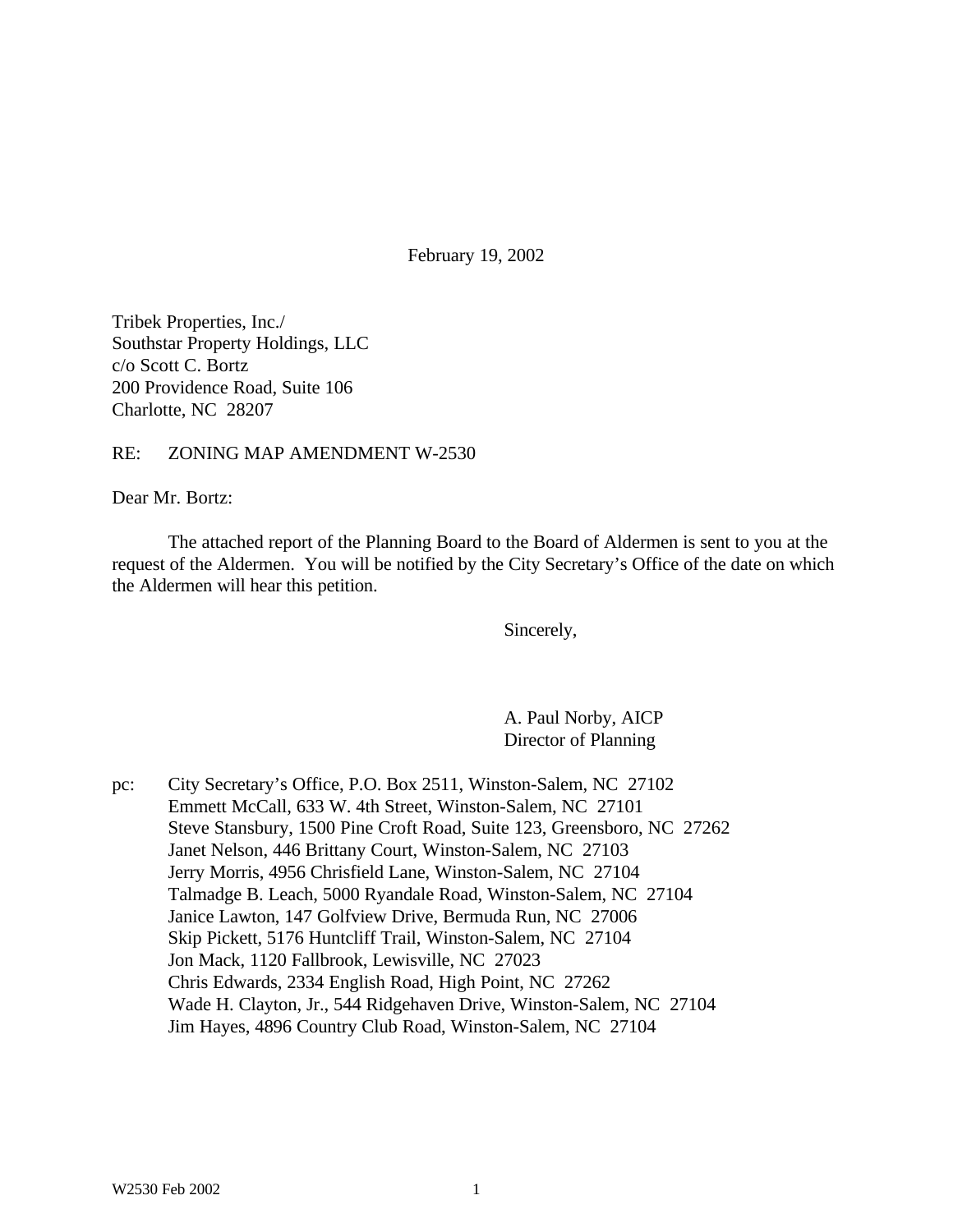## **ACTION REQUEST FORM**

**DATE:** February 13, 2002 **TO**: The Honorable Mayor and Board of Aldermen **FROM**: A. Paul Norby, AICP, Director of Planning

### **BOARD ACTION REQUEST**:

Request for Public Hearing on zoning map amendment of Tribek Properties for property owned by Fred P. Flynt III Trustee, Virginia Grant Flynt Trustee, I. E. Martin, Jr. et al, Wanda W. Moser, Nannie D. Brewer, Frankie H. Wear Co-Trustee et al, and Janice Harper W. Lawton Co-Trustee

### **SUMMARY OF INFORMATION**:

Zoning map amendment of Tribek Properties for property owned by Fred P. Flynt III Trustee, Virginia Grant Flynt Trustee, I. E. Martin, Jr. et al, Wanda W. Moser, Nannie D. Brewer, Frankie H. Wear Co-Trustee et al, and Janice Harper W. Lawton Co-Trustee for two separate tracts of land as follows: Tract 1: Rezoning from RS-9 to PB-S (Shopping Center): property is located on the north side of Country Club Road east of Vinegar Hill Road (Zoning Docket W-2530). Tract 2: Rezoning from RS-9 and HB to PB-S (Shopping Center; and Residential Building, Townhouse): property is located on the south side of Country Club Road and east side of Peace Haven Road (Zoning Docket W-2530).

#### **PLANNING BOARD ACTION**:

| <b>MOTION ON PETITION: FOR APPROVAL</b> |                                      |
|-----------------------------------------|--------------------------------------|
| FOR:                                    | AVANT, CLARK, DOYLE, KING, SNELGROVE |
| AGAINST:                                | POWELL, SCHROEDER                    |
| <b>SITE PLAN ACTION:</b>                | <b>CONFORMS</b>                      |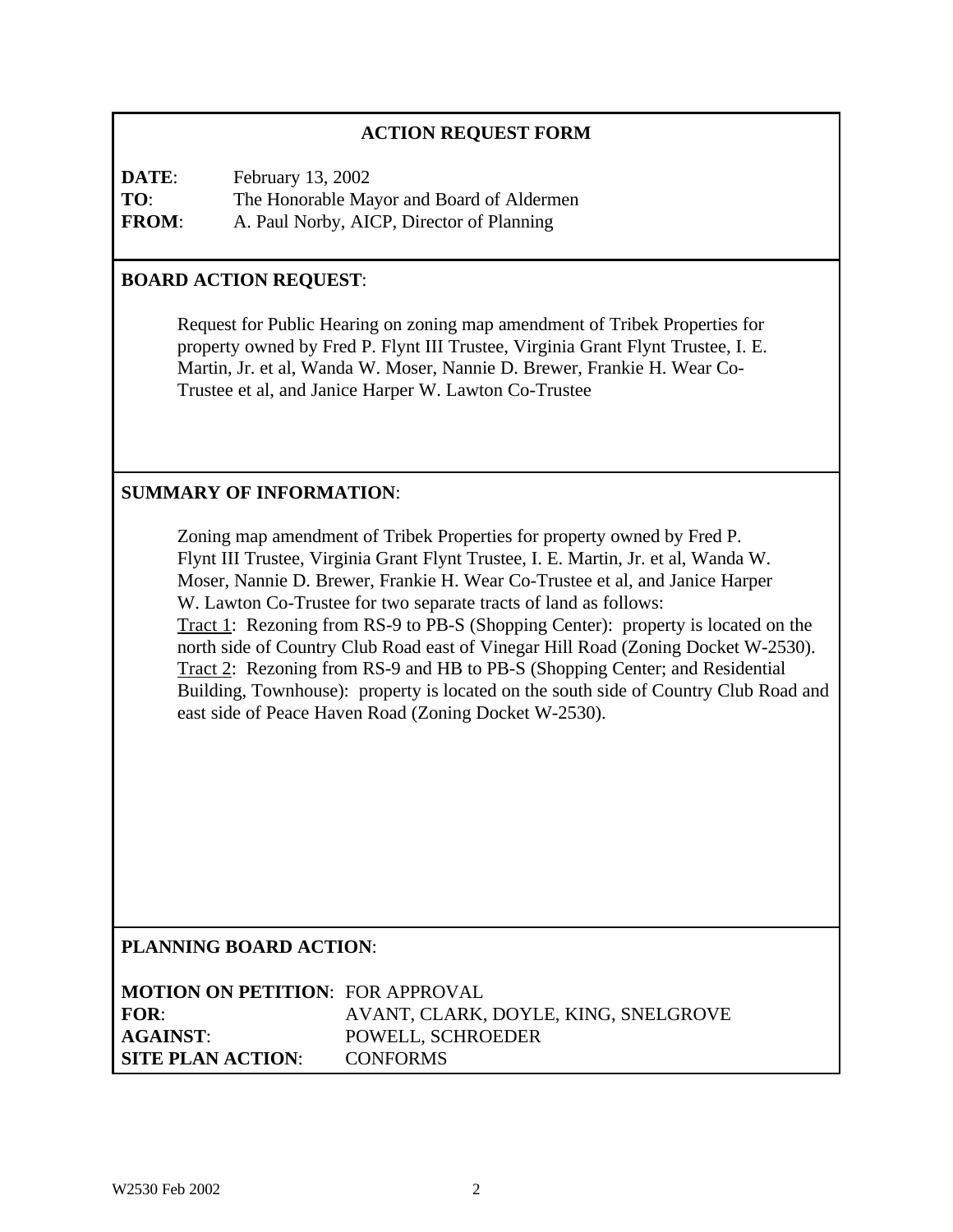#### CITY ORDINANCE - SPECIAL USE

Zoning Petition of Tribek Properties for property owned by Fred P. Flynt III Trustee, Virginia Grant Flynt Trustee, I. E. Martin, Jr. etal, Wanda W. Moser, Nannie D. Brewer, Frankie H. Wear Co-Trustee etal, and Janice Harper W. Lawton Co-Trustee, Docket W-2530

AN ORDINANCE AMENDING THE WINSTON-SALEM CITY ZONING ORDINANCE AND THE OFFICIAL ZONING MAP OF THE CITY OF WINSTON-SALEM, N.C.

\_\_\_\_\_\_\_\_\_\_\_\_\_\_\_\_\_\_\_\_\_\_\_\_\_\_\_\_\_\_\_\_\_

BE IT ORDAINED by the Board of Aldermen of the City of Winston-Salem as follows:

Section 1. The Winston-Salem City Zoning Ordinance and the Official Zoning Map of the

City of Winston-Salem, N.C. are hereby amended by changing from RS-9 to PB-S (Shopping

Center) (Tract 1); and RS-9 and HB to PB-S (Shopping Center; and Residential Building,

Townhouse) (Tract 2) the zoning classification of the following described property:

Tax Block 3908, Tax Lots 308E, 308F, 41B, 42B, 38, 37C, and 120 Tax Block 3976, Tax Lots 401 and 9A

Section 2. This Ordinance is adopted after approval of the site plan entitled Harper Hill

Commons and identified as Attachment "A" of the Special Use District Permit issued by the

Board of Aldermen the day of the case of the state of  $\alpha$  and  $\alpha$  and  $\alpha$  of the Properties for property

owned by Fred P. Flynt III Trustee, Virginia Grant Flynt Trustee, I. E. Martin, Jr. etal, Wanda W.

Moser, Nannie D. Brewer, Frankie H. Wear Co-Trustee etal, and Janice Harper W. Lawton Co-

Trustee.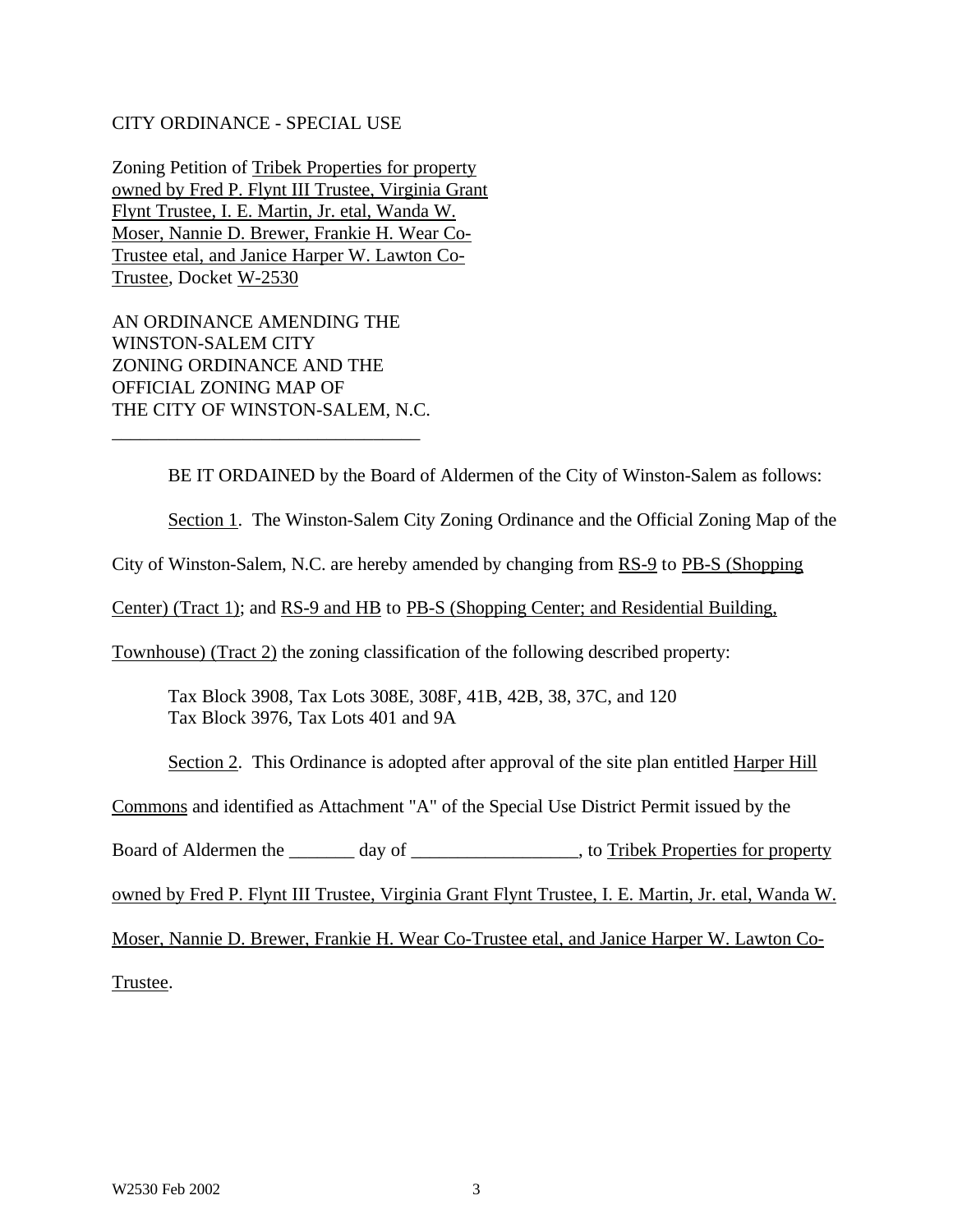Section 3. The Board of Aldermen hereby directs the issuance of a Special Use District Permit pursuant to the Zoning Ordinance of the *Unified Development Ordinances* for a development to be known as Harper Hill Commons. Said Special Use District Permit and site plan with associated documents are attached hereto and incorporated herein.

Section 4. This Ordinance shall be effective from and after its adoption.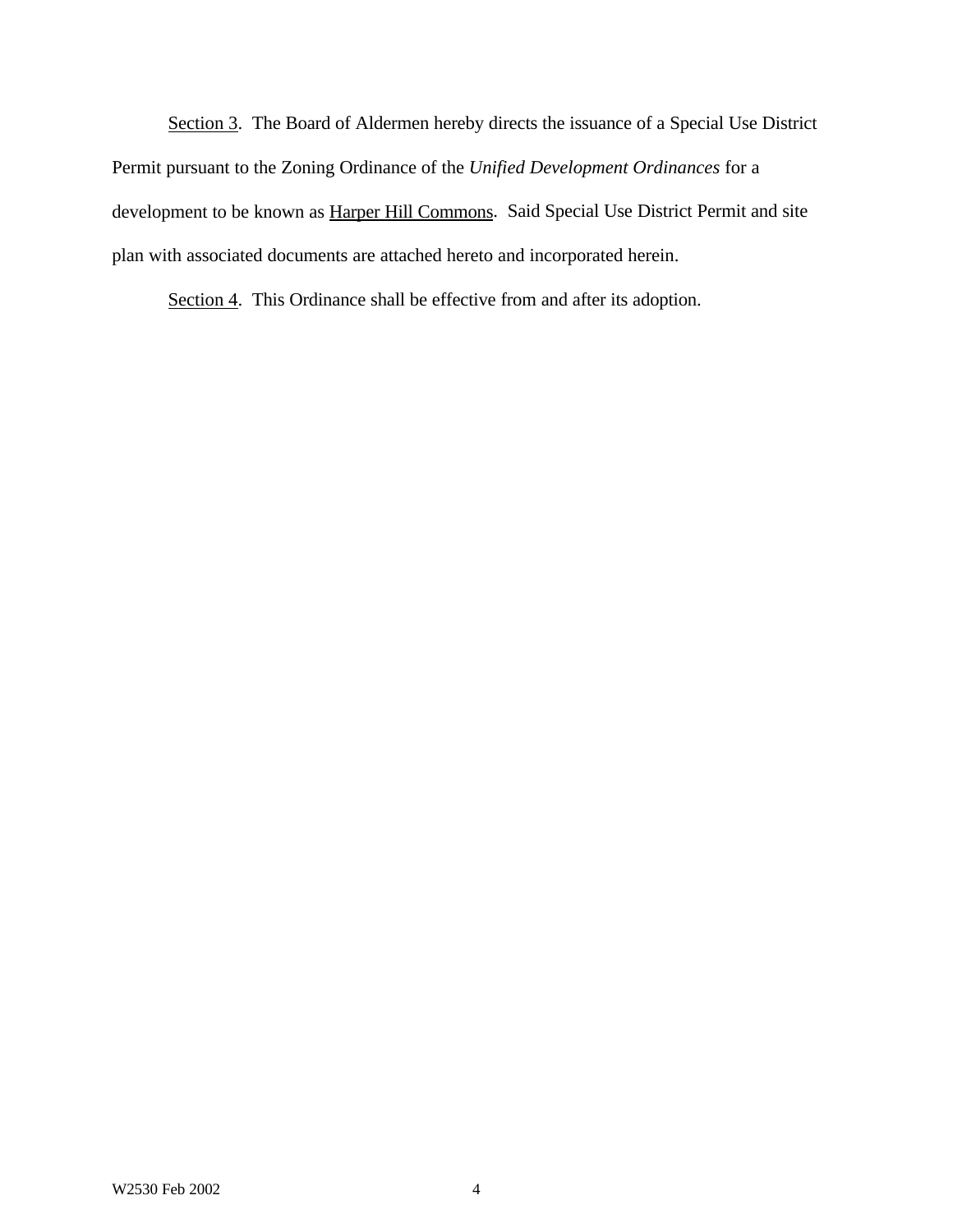### CITY - SPECIAL USE DISTRICT PERMIT

#### SPECIAL USE DISTRICT PERMIT

Issued by the Board of Aldermen

of the City of Winston-Salem

The Board of Aldermen of the City of Winston-Salem issues a Special Use District Permit for the site shown on the site plan map included in this zoning petition of Tribek Properties for property owned by Fred P. Flynt III Trustee, Virginia Grant Flynt Trustee, I. E. Martin, Jr. etal, Wanda W. Moser, Nannie D. Brewer, Frankie H. Wear Co-Trustee etal, and Janice Harper W. Lawton Co-Trustee, (Zoning Docket W-2530). The site shall be developed in accordance with the plan approved by the Board and bearing the inscription: "Attachment A, Special Use District Permit for PB-S (Shopping Center) (Tract 1) and PB-S (Shopping Center; and Residential Building, Townhouse) (Tract 2), approved by the Winston-Salem Board of Aldermen the day of  $\qquad \qquad .20 \qquad$  " and signed, provided the property is developed in accordance with requirements of the PB-S zoning district of the Zoning Ordinance of the *Unified Development Ordinances*, the Erosion Control Ordinance, and other applicable laws, and the

following additional conditions be met:

### PRIOR TO THE ISSUANCE OF GRADING PERMITS

- a. Developer shall have a storm water management study submitted for review by the Public Works Department of the City of Winston-Salem. If required, an engineered storm water management plan shall be submitted and approved by the Public Works Department of the City of Winston-Salem.
- b. Developer shall obtain a Water Quality approval from the North Carolina Department of Environment and Natural Resources (DENR) related to stream impacts.
- c. Developer shall cordon off all areas shown on the site plan as buffer areas or undisturbed areas. These areas shall be retained and not disturbed. Trees in all these areas shall be protected from grading encroachment in accordance with UDO Section 3-4.2(H)(3).
- d. Old Country Club Road shall be officially closed.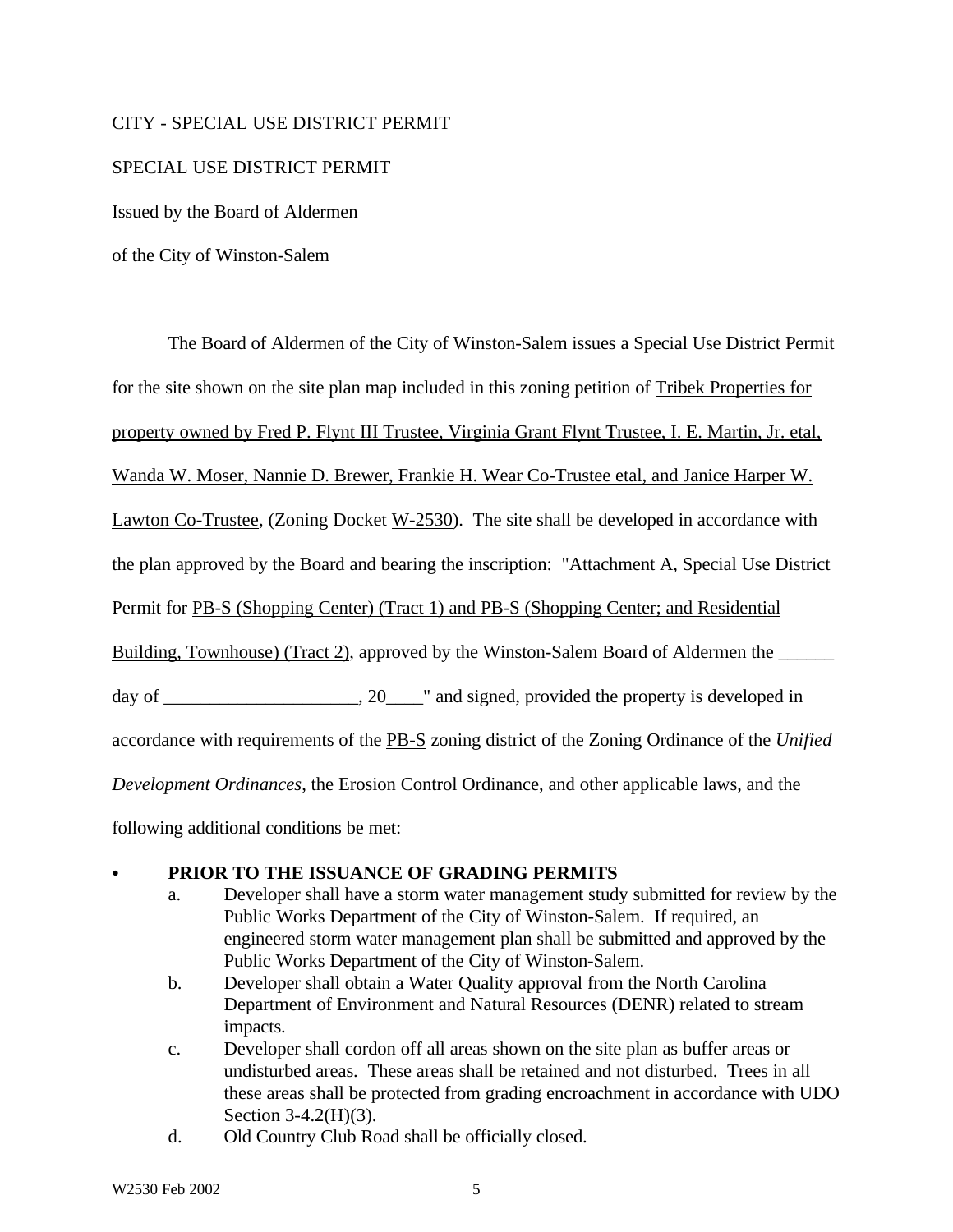### C **PRIOR TO THE ISSUANCE OF BUILDING PERMITS**

- a. On-site fire hydrant locations shall be approved by the City Fire Department in writing to the Inspections Division.
- b. Developer shall dedicate any public right-of-way or easements needed to construct any road improvements along Country Club Road and Peace Haven Road as determined by the City of Winston-Salem Department of Transportation and the North Carolina Department of Transportation.

## PRIOR TO THE ISSUANCE OF OCCUPANCY PERMITS

- a. All required storm water management devices must be installed per the approval of the Public Works Department of the City of Winston-Salem.
- b. All fire hydrants required by the City Fire Department shall be installed.
- c. Developer shall install all the improvements to Country Club Road and Peace Haven Road including traffic signals that are recommended in the Traffic Impact Study to the specifications of the Public Works Department of the City of Winston-Salem and the North Carolina Department of Transportation.
- e. Developer shall install all sidewalks as shown on the site plan to the specifications of the Public Works Department of the City of Winston-Salem.
- f. A single row of street tree plantings shall be installed at the top of the fill slope adjacent to the street along the southern property line, and along Peace Haven and Country Club Roads using materials selected from the list of "Large Variety Trees" as specified under Section 3-4.10(A) of UDO.
- g. All pedestrian pathways/walkways, pavement markings in the parking lots, or other devices indicating pedestrian walkways as shown on the site plan shall be installed.

## C **OTHER REQUIREMENTS**

- a. Development shall be permitted one (1) freestanding fifteen (15) foot high monument sign, with a maximum copy area of fifty-four (54) square feet at the entrance to the development on Country Club Road. One (1) freestanding five (5) foot high monument sign, with a maximum copy area of thirty-six (36) square feet shall be permitted at the entrance along Peace Haven Road. One (1) additional freestanding five (5) foot high monument sign, with a maximum copy area of thirty-six (36) square feet shall be permitted for the outparcel located on the north side of Country Club Road.
- b. As volunteered by the developer, all buildings proposed in the development shall have similar design and materials and shall be substantially consistent with the architectural rendering as submitted by the developer (Exhibit A").
- c. A minimum of 10,000 sf of office space is required as part of the total commercial square footage of the development.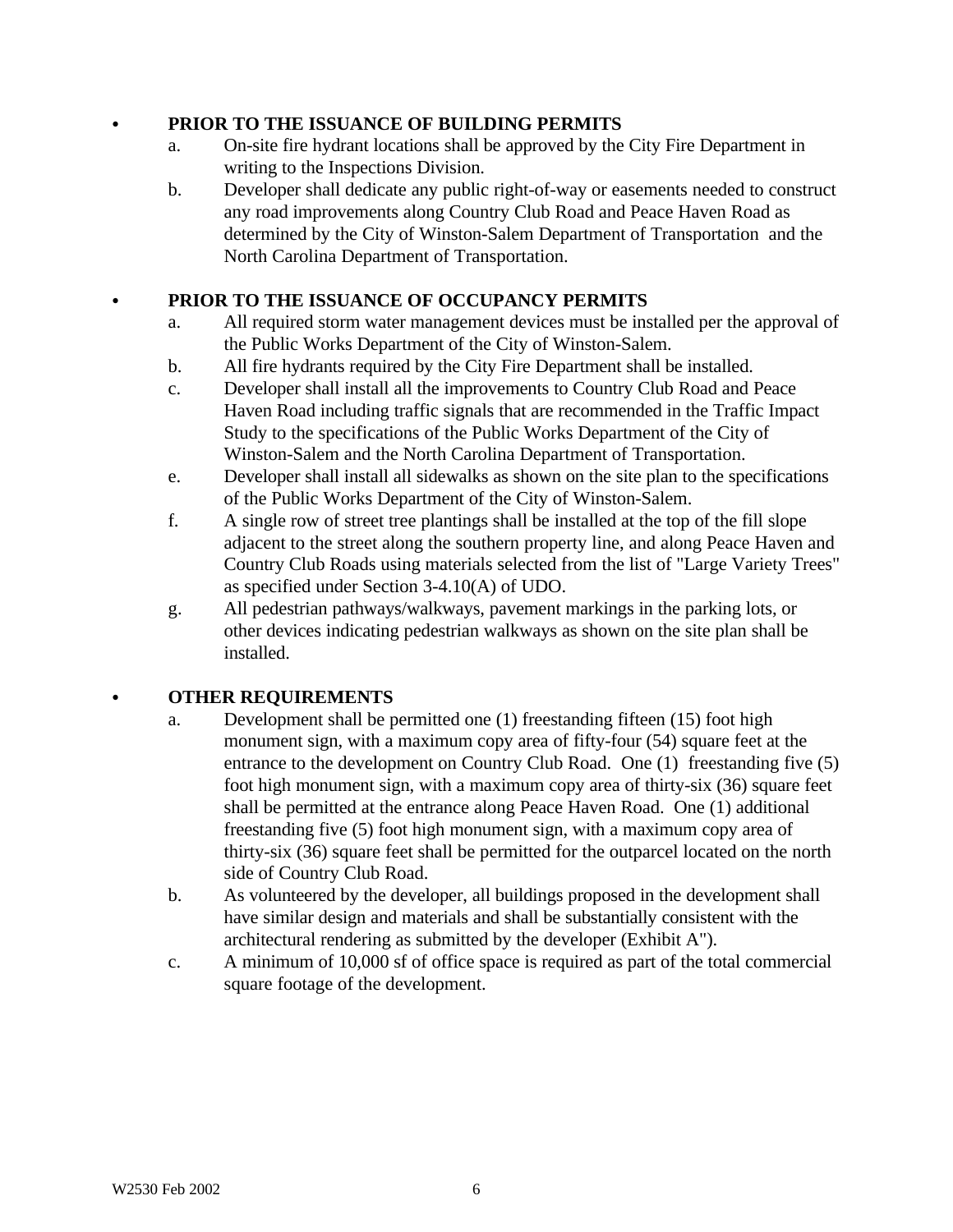### **ZONING STAFF REPORT**

| <b>DOCKET</b> # $W-2530$ |                      |
|--------------------------|----------------------|
| <b>STAFF:</b>            | <b>Glenn Simmons</b> |

Petitioner(s): Tribek Properties, Inc. for property owned by Fred P. Flynt III Trustee; Virginia Grant Flynt Trustee; I. E. Martin, Jr., et al.; Wanda W. Moser; Nannie D. Brewer; Frankie H. Wear Co-Trustee, et al.; and Janice Harper W. Lawton Co-Trustee Ownership: Same

#### **REQUEST**

From: Tract One: RS-9 Residential Single Family District; minimum lot size 9,000 sf Tract Two: RS-9 Residential Single Family District; minimum lot size 9,000 sf and HB Highway Business District To: Tract One: PB-S Pedestrian Business District (Shopping Center) Tract Two: PB-S Pedestrian Business District (Residential Building, Townhouse; and Shopping Center)

Both general and special use district zoning were discussed with the applicant(s) who decided to pursue the zoning as requested.

Acreage: Tract One: 2.37 acres; Tract Two: 15.26 acres.

## **LOCATION**

Street: Southeast corner of Country Club Road and Peace Haven Road and northeast corner of Country Club Road and Vinegar Hill Road.

Jurisdiction: City of Winston-Salem. Ward: West.

## **SITE PLAN**

Proposed Use: Multiple retail commercial, office, and residential townhome uses.

Square Footage: 106,650 sf retail commercial and office shown (total for Tracts One and Two) and 42 residential townhouse units (Tract Two only).

Building Height: One story commercial; two story residential townhomes.

- Parking: Required: 482 spaces @ one space per 225 sf of commercial; proposed: 523 spaces. 84 spaces @ 2 spaces per three bedroom unit of townhome: proposed: 84 spaces.
- Bufferyard Requirements: Type II bufferyard required adjacent to RS-9 zoned property; type I bufferyard required adjacent to RM-18 zoned property. Note that site plan shows type III bufferyard adjacent to RS-9 zoning.

Vehicular Use Landscaping Standards Requirements: UDO standards apply.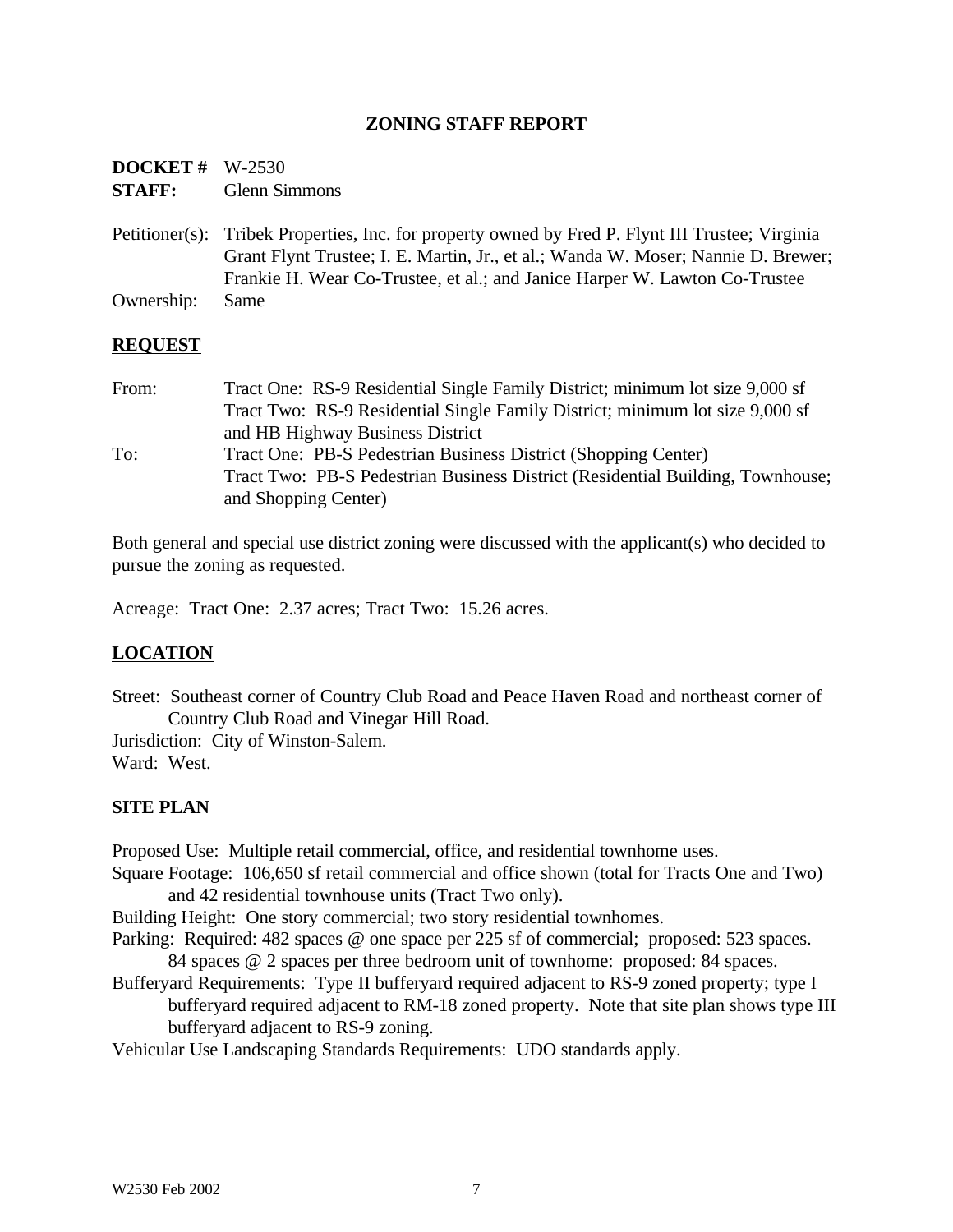### **PROPERTY SITE/IMMEDIATE AREA**

Existing Structures on Site: Four residential structures to be removed. Adjacent Uses:

| North -               | Multifamily apartments zoned RM-18 and highway business uses zoned<br>HB.                            |
|-----------------------|------------------------------------------------------------------------------------------------------|
| East -                | Multifamily apartments zoned RM-18 and highway business uses zoned<br>HB.                            |
| South -               | Developed single family subdivision zoned RS-9 and multifamily<br>condominiums zoned RM-12.          |
| West -<br>Northwest - | Large, community-scale church and private school zoned IP.<br>Retail commercial properties zoned HB. |

#### **GENERAL AREA**

Character/Maintenance: Well maintained retail commercial, multifamily residential, single family residential, and institutional uses.

Development Pace: Moderate.

#### **PHYSICAL FEATURES/ENVIRONMENTAL REVIEW**

Topography: The site slopes moderately to steeply downward from the northwest to the southeast.

Streams: A tributary of Silas Creek drains the site along the southern edge of the property.

Vegetation/habitat: Largely wooded with mature deciduous and evergreen vegetation on the south side of Country Club Road. Mixed deciduous woods and open lawn on the north side Country Club Road.

Floodplains: None. A water quality permit from North Carolina Department of Environment Health and Natural Resources required for stream disturbance on south side of property.

Wetlands: None.

#### **TRANSPORTATION**

Direct Access to Site: Peace Haven Road; Country Club Road; Eastwin Drive; Ryandale Road. Street Classification: Peace Haven Road - minor thoroughfare; Country Club Road - major

thoroughfare; Eastwin Drive - collector; Ryandale Road - local.

Average Daily Traffic Count/Estimated Capacity at Level of Service D (Vehicles per Day): Peace Haven Road between US 421 and Country Club Road  $= 16,000/16,100$ 

Country Club Road between Peace Haven Road and Jonestown Road = 19,000/18,500 Trip Generation/Existing Zoning: HB & RS-9

Tract 1: 2.37 acres (of RS-9) x 43,560/9,000 = 11 units x 9.57(SFR Trip Rate) =  $105$ trips per day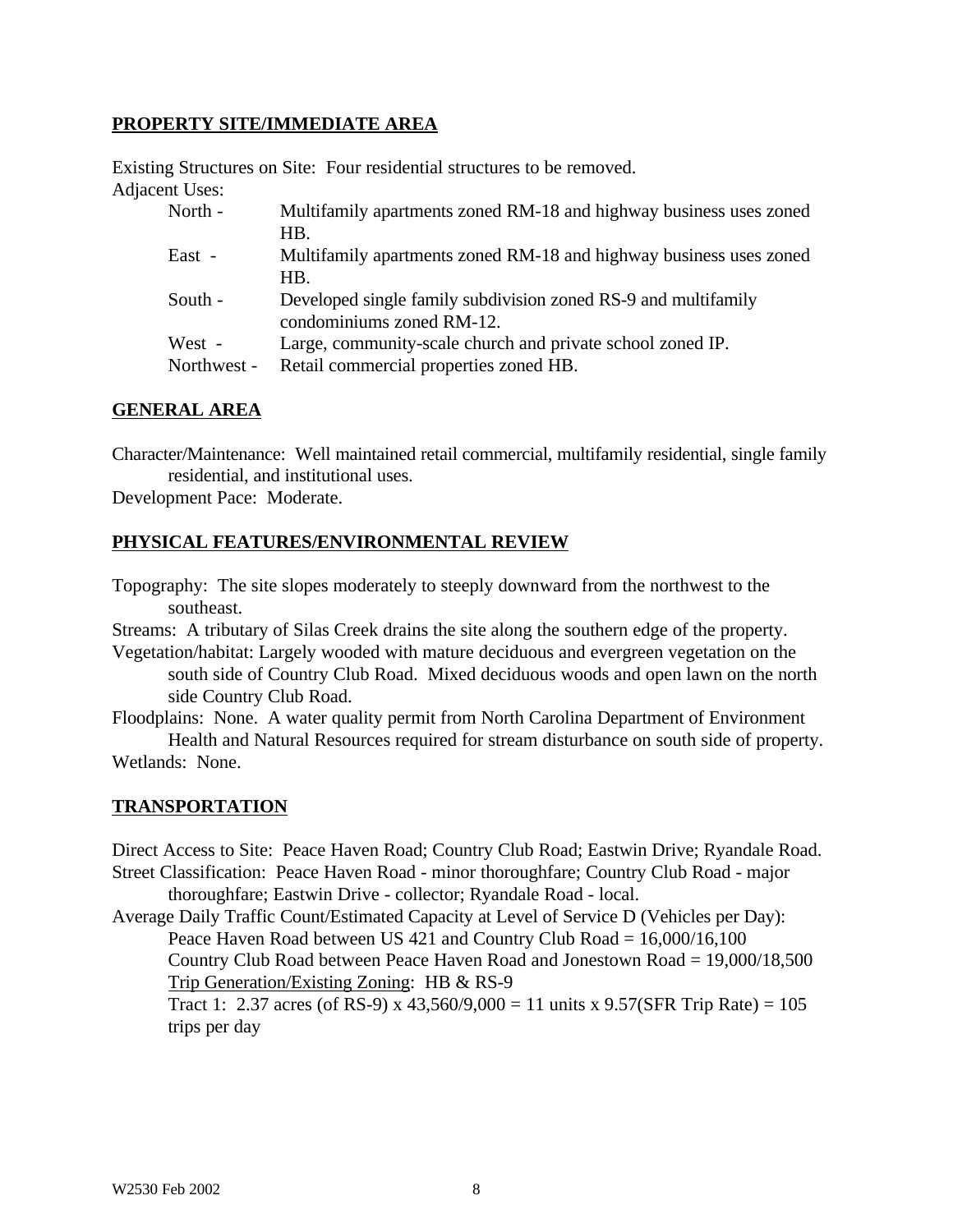Tract 2: 3.64 acres (of HB) 496 trips/1,000 sf of Restaurant (with drive-through service) x 13,500 sf = 6,696 trips per day **and** 11.62 acres (of RS-9) x 43,560/9,000 = 56 x 9.57 (SFR Trip Rate) = 535 trips per day (Total of 7,231 trips per day for Tract 2) Total Estimated Trips per day (Tracts 1 and  $2$ ) = 7,336

Trip Generation/Proposed Zoning: PB-S

Tract 1:  $13,650/1,000 \times 88.16$  (Pharmacy with drive-through Trip Rate) = 1,203 trips per day

Tract 2: 42 units x 6.63 (Apt/Townhouse Trip Rate) = 278 trips per day + 93,000/1,000 x 42.92 (Shopping Ctr. Trip Rate) =  $3,991 = 4,269$  trips per day

Total Trips per day Tract 1 and Tract  $2 = 5,472$ 

Planned Road Improvements: City Bond Project Country Club Road from Jonestown Road to Peace Haven Road - widening of Country Club from 3 lanes to 4 (possibly 5) lanes has been funded; detailed studies in progress.

Sight Distance: Adequate.

- Interior Streets: Interior parking areas to be private. Realigned Vinegar Hill, realigned Old Country Club Road, and a new interior street are proposed to be public.
- Traffic Impact Study recommended: Yes. Traffic impact study submitted by developer for review by NCDOT and Winston-Salem DOT. (See "Analysis" section for summary.)
- Connectivity of street network: Developer proposes to realign portions of Old Country Club and Vinegar Hill Roads at their intersections with Country Club Road. Also proposed is a new stoplight at the main entrance to the project at the proposed new intersection of Vinegar Hill and Country Club Roads. The developer also proposes an internal private street connection between Peace Haven and Country Club Roads through the main portion of the shopping center.
- Sidewalks: Existing gaps in sidewalks along Country Club and Peace Haven Road requested by staff to be filled in by developer.
- Traffic Calming: Developer proposes indirect realignment of Old Country Club Road and some on street parking.
- Transit: WSTA Route 12 along Country Club Road and Jonestown Road. WSTA Route 44/Westside Connector along Jonestown Road.

Bike: Local Route 2 along Country Club Road.

# **HISTORY**

Relevant Zoning Cases:

- 1. W-2530; RS-9, RM-18, and HB to LB-S (Food or Drug Store; and multiple retail commercial, office, and personal services uses); withdrawn November 8, 2001; current site; 17.1 acres; Planning staff recommended denial.
- 2. W-2376; RS-9 and HB to HB-S (Food or Drug Store; and multiple retail commercial, office, and personal services uses); withdrawn April 3, 2000; south side of Country Club Road east of Peace Haven Road (portion of current site); 2.88 acres; Planning Board and staff recommended approval.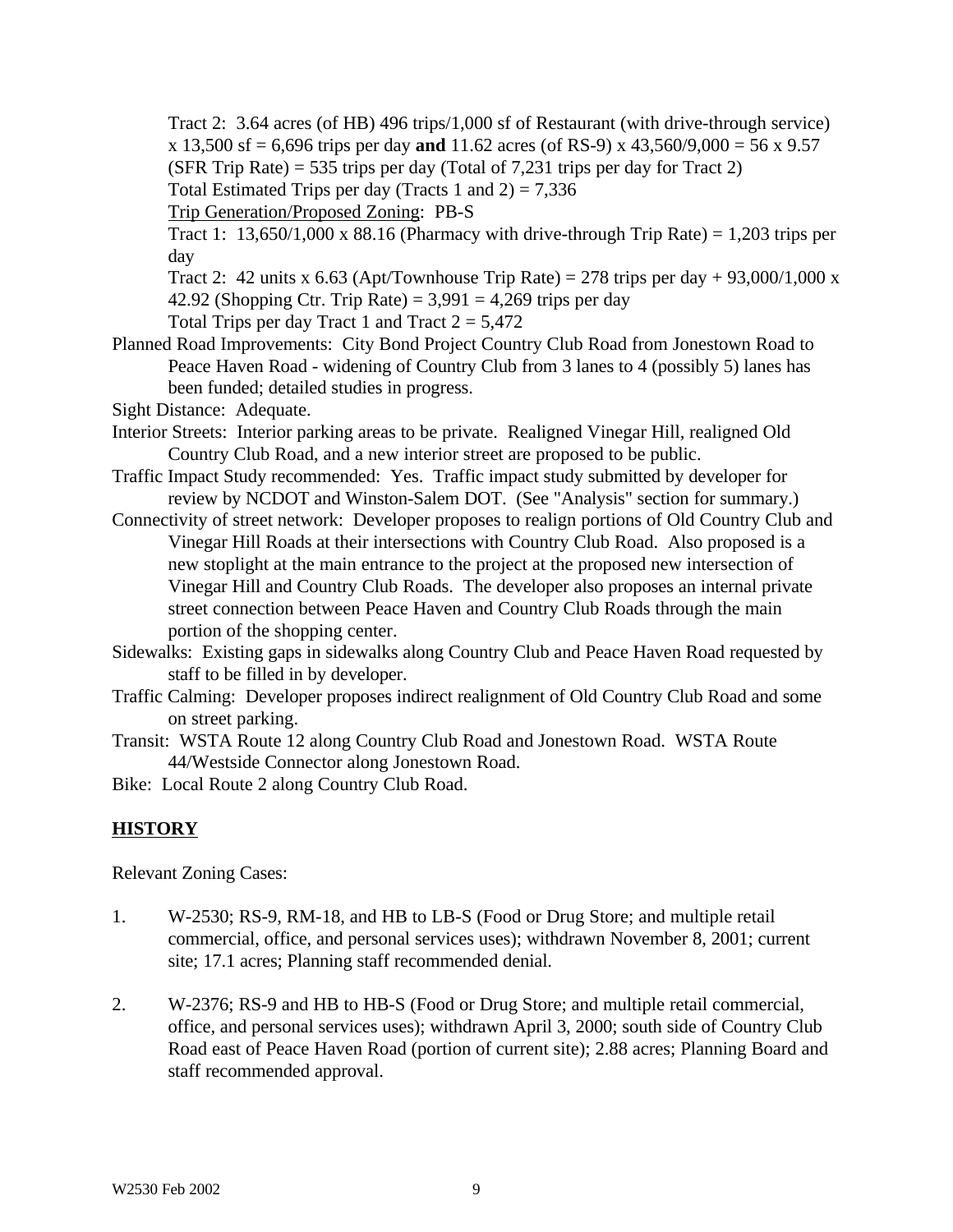- 3. W-2292; RS-9 to HB-S (Food or Drug Store); approved March 1, 1999; northwest corner of Peace Haven Road and Commonwealth Drive north of Country Club Road; 0.35 acre; Planning Board and staff recommended approval.
- 4. W-2290; RS-9 and HB to HB-S (Offices, Miscellaneous; and Storage Services Retail); approved March 1, 1999; northeast side of Country Club Road between Whitman Drive and Hood Drive; 3.58 acres; Planning Board and staff recommended approval.
- 5. W-2299; HB-S (Recreation Services, Indoor) to HB-S (Recreation Services, Indoor; and Storage Services, Retail); withdrawn at the March 11, 1999 Planning Board hearing; southeast corner of Country Club Road and Ryandale Road; 6.01 acres; staff recommended approval of the withdrawal.

## **CONFORMITY TO PLANS**

GMP Area (*Legacy Development Guide*): Urban Neighborhoods.

Relevant Comprehensive Plan Recommendation(s): There are several policies in *Legacy* that are relevant to the petitioner's rezoning request such as encouraging infill development within the municipal services area and designing the infill development to be compatible with the character of the surrounding area. *Legacy* also proposes that we focus commercial activity in compact, walkable mixed-use developments with streets and highways that are safe, effective vehicular traffic movers, and accommodate pedestrians and bicyclists. Finally, *Legacy* calls for environmentally sensitive development which respects natural areas and enhances the quality of our built environment.

Area Plan/Development Guide: *Country Club/Jonestown Area Plan* (1985).

Relevant Development Guide Recommendation(s): The *Country Club/Jonestown Area Plan* took a detailed look at the area around the intersection of Peace Haven and Country Club Roads. The plan calls for commercial on the front part of the site along Country Club Road and low and moderate density residential development for the remainder of the site.

# **ANALYSIS**

The current PB-S zoning request proposes to rezone 2.37 acres of land on the north side of Country Club Road and 15.26 acres of land on the south side of Country Club Road from existing HB (approximately three acres) and RS-9 to PB-S to allow for a mixture of retail commercial, office, and residential townhome uses. The site plan shows several commercial structures totaling 106,650 sf. and 42,000 sf (42 units) of residential townhomes oriented toward Peace Haven Road. The property is generally located in the southeast quadrant of the intersection of Country Club and Peace Haven Roads. This plan essentially incorporates the same acreage as previously submitted for LB-S zoning request. However, under the current PB-S proposal, the petitioner has shown a residential townhome component to the plan, has introduced a minimum of 10,000 sf of office uses, and incorporated other pedestrian-oriented commercial design elements. The plan is also more sensitive to natural terrain conditions which previously constrained the location of a larger footprint building along the southern edge of the site.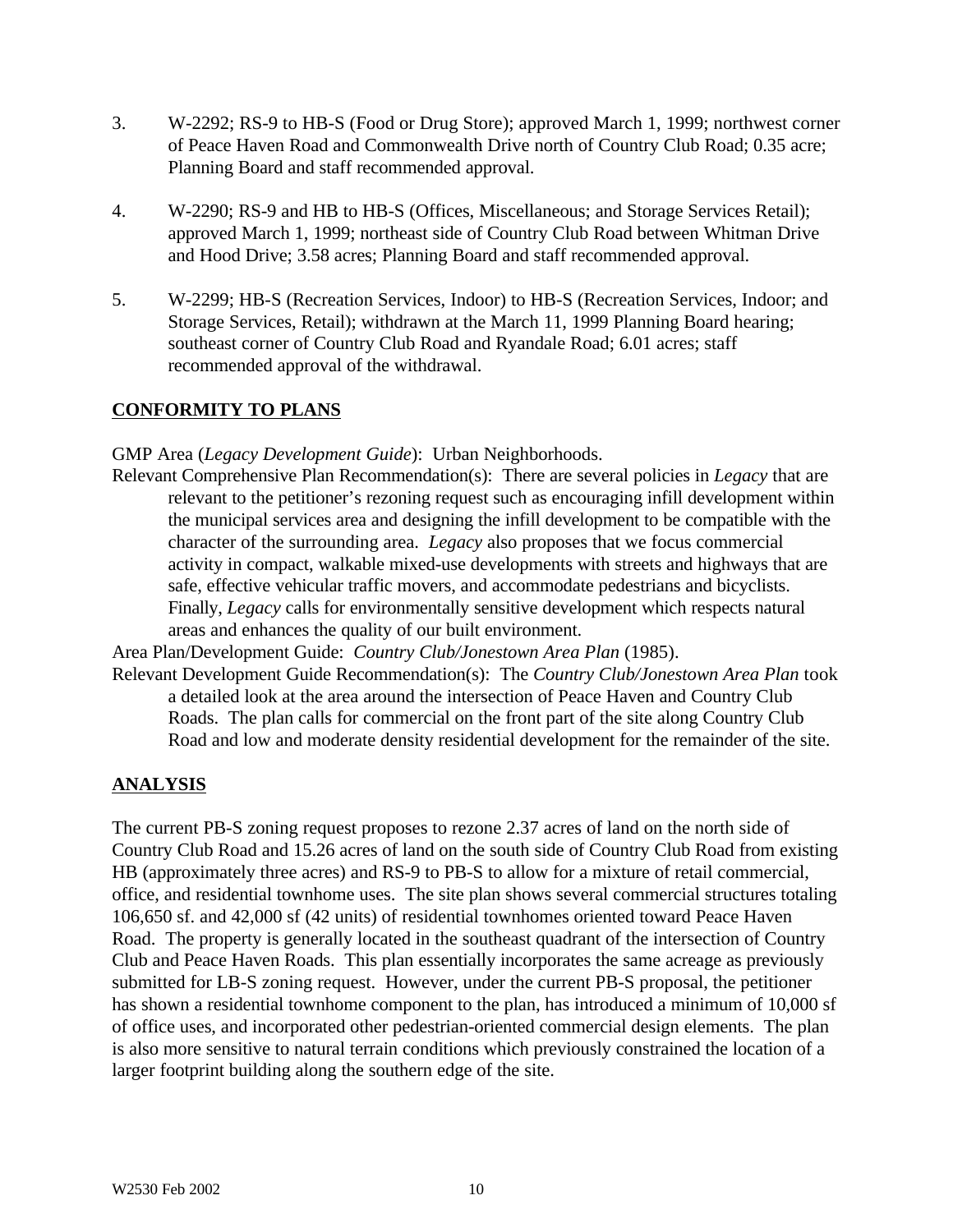The area around the Peace Haven/Country Club Road intersection consists of a mixture of retail commercial, institutional, and multifamily residential uses. Calvary Baptist Church, a large community scale church and private school, occupies the southwest quadrant of the intersection and Club Haven Shopping Center, which includes the Harris Teeter grocery store, is located in the northwest corner. The northeast quadrant is largely developed with multifamily apartments, in addition to various commercial uses currently located at or near the intersection. The intersection carries large volumes of through vehicular traffic. Consequently, during hours of peak traffic demand, substantial traffic congestion regularly occurs along both Country Club and Peace Haven Roads for some distance away from the intersection itself. For these reasons anticipated traffic impacts from any proposed intensification of existing zoning, is a concern even though Country Club Road in that area is scheduled for widening.

The current 17.6 acre site consists of a 175 foot deep strip of existing, undeveloped HB (Highway Business) zoned property which is approximately three acres in size and extends the full length of the property along the south side of Country Club Road. The remainder of the property including 2.37 acres on the north side of Country Club Road is zoned RS-9. Although the HB portion of the site is relatively small and narrow, it currently allows for some relatively intense commercial uses, including drive-through restaurants, which would not be permitted under the proposed PB-S request.

The *Country Club/Jonestown Area Plan* acknowledges that the front portion of the current site is zoned HB (Highway Business). Consequently the plan supports some conversion of existing, undeveloped RS-9 zoned land located behind the HB zoning for low to moderate intensity residential multifamily development. The development plan considers such moderate density residential development to be a suitable transitional use between established single family neighborhoods, located farther south, and existing properties facing Country Club Road currently zoned HB.

Given the significant negative impacts that development of the present HB properties fronting Country Club Road could present, Planning staff has considered development options which might include some expansion of commercial zoning along Country Club Road, but only if it included some well-planned mixture of lesser intense office or multifamily uses adjacent to existing residential properties, and only if designed in a comprehensive, village-like setting. Further, staff presumes that such a plan must be designed to offset potential traffic problems associated with increased commercial development at least to a point where it is not worse than what might occur under the existing zoning. In other words, by consolidating driveway access and improving interconnectivity between Peace Haven and Country Club Roads, a larger tract of mixed use commercially zoned property may, in fact, generate fewer traffic related problems than the same acreage developed piecemeal under the current HB and RS-9 zoning.

With respect to linking properties in different ownership together, the petitioner has assembled a strategically important tract of land between Peace Haven and Country Club Roads. The potential, therefore, exists to create a comprehensively planned project which lessens some of the latent problems of developing the existing HB and RS-9 zoned properties independently. The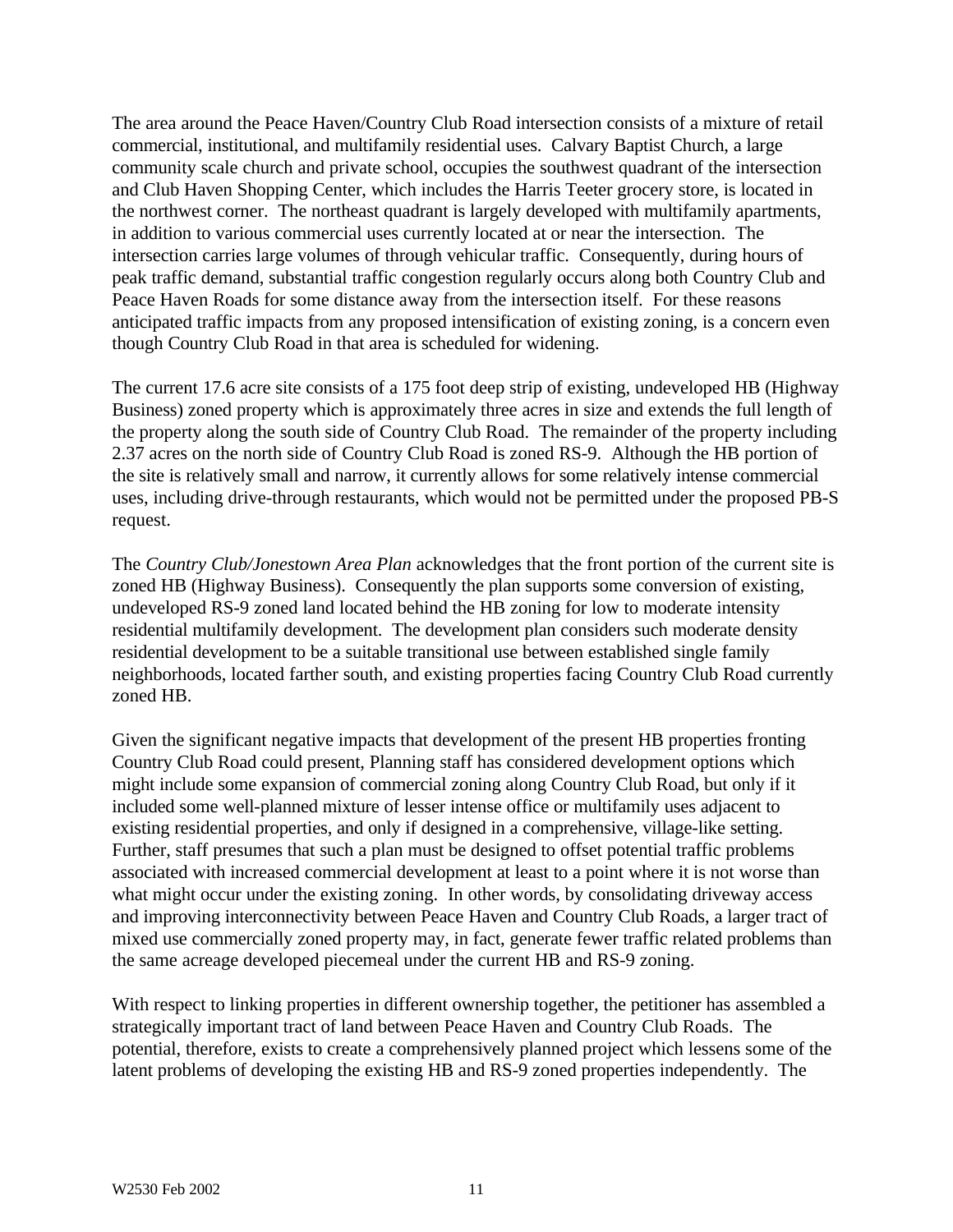petitioner has also worked with local transportation officials to restrict and consolidate driveway access to the property and to realign Vinegar Hill Road at the intersection with Country Club Road with a new traffic signal. The site plan further proposes to realign an awkward section of Old Country Club Road and provide a traffic calming elements within the proposed new commercial development.

While these roadway improvements are important, bigger questions remain with respect to the amount of additional traffic that the proposed development would generate and the degree to which the petitioner meets staffs' expectations for a mixed use project. In response to a request by the Winston-Salem DOT, the developer has prepared a traffic impact analysis to better quantify the effects and possible solutions associated with the traffic impacts of the proposed shopping center.

The traffic report evaluates existing traffic conditions and takes into account other roadway improvements approved as part of a recent public bond referendum to address traffic problems in the area. Specifically the City of Winston-Salem is scheduled to construct, as a minimum, an additional westbound lane on Country Club Road between Jonestown and Peace Haven Roads. These improvements, scheduled for completion in 2006, would also include a new traffic signal at the intersection of Country Club and Vinegar Hill Roads. As of this writing, final recommendations from the City's traffic consultant for the City-funded widening were not available.

While Planning staff does not intend to cite details of the traffic analysis, we do wish to summarize the Winston-Salem Department of Transportation's findings in their review of the petitioner's traffic impact study. The essential findings are as follows:

- 1. Significant traffic problems currently exist at the Country Club/Peace Haven Road intersection.
- 2. Without improvements this problem will worsen over time.
- 3. Transportation improvements funded by the City of Winston-Salem will improve existing levels of service along Country Club Road and especially at its intersection with Peacehaven Road.
- 4. New development on the current site, regardless of the proposed zoning change, will consume some of the increased capacity created by City funded improvements.
- 5. Traffic impacts resulting from development under the current zoning scenario will result in a lesser level of service than if the property were to remain vacant.
- 6. The proposed development with recommended transportation improvements will not worsen, and may in some locations, improve upon existing traffic conditions.

At the time of this writing, additional traffic information is being shared between City traffic engineers and the developer's traffic consultant. According to them, it appears that traffic impacts of the proposed new development will not be worse than the traffic impacts associated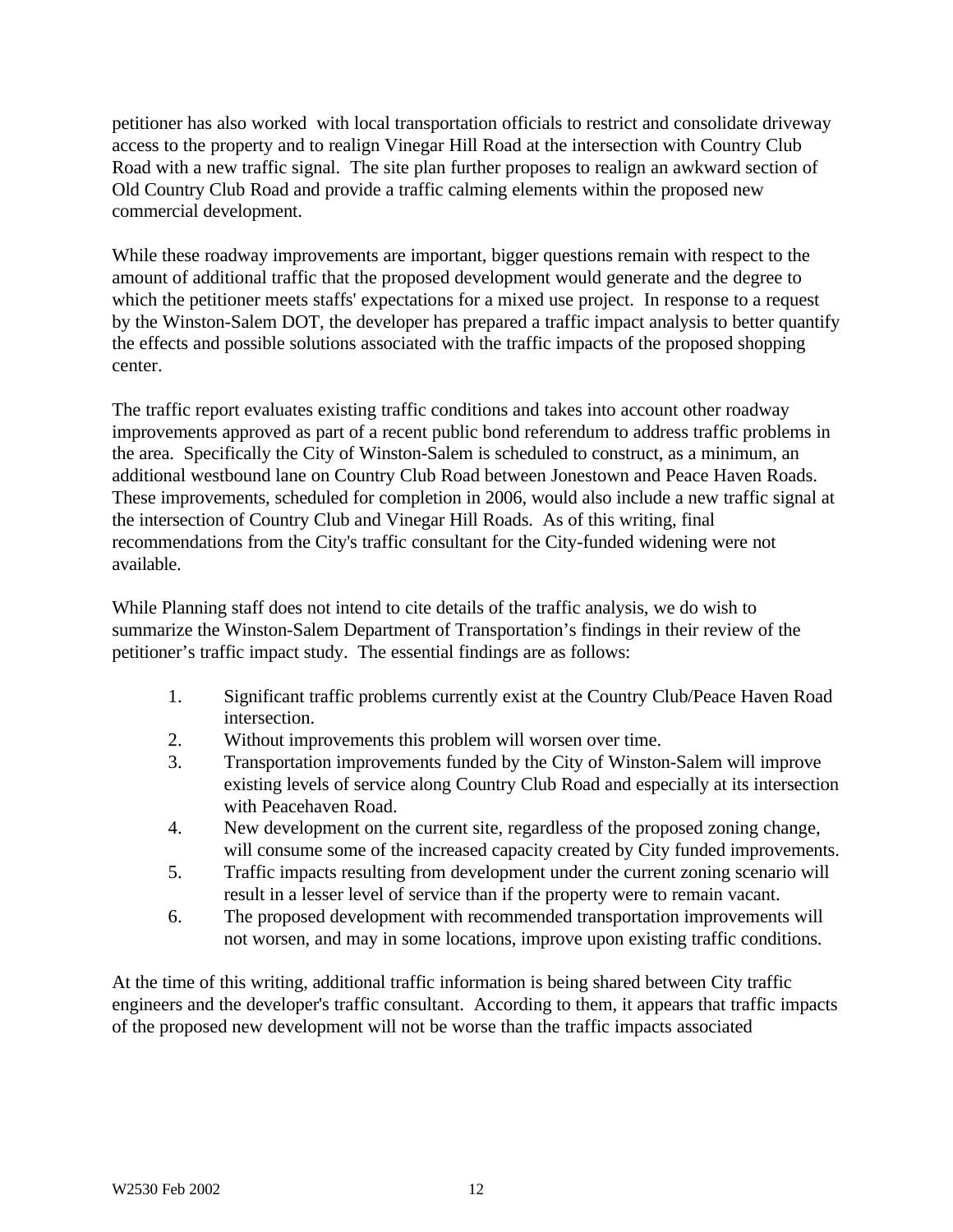with development under the current HB and RS-9 zoning. Alternatively, under the proposed plan with recommended transportation improvements, levels of service may improve at certain locations. Both City DOT officials and the developer's consultant have agreed to be available to answer questions at the Planning Board public hearing.

Although traffic impacts remain a major focus for this zoning proposal, Planning staff is generally supportive of the petitioners efforts to incorporate staff recommendations to overcome some of the limitations and objections to the previous plan. Of primary importance, the developer has shifted the large footprint grocery store from the rear of the site to the front. This will minimize the environmental consequences of having to construct a series of tall retaining walls at the rear of the site and allow an interconnecting street to be located at a more accommodating grade between the commercial building and existing homes located to the rear of the property. It will also allow a more attractive buffer adjacent to the existing residential to the south. The developer has also included 42 townhome units which will front onto Peace Haven Road in the southwest corner of the property. Previously the developer had proposed an undefined amount of commercial development at this location.

Staff prefers the current PB-S zoning revision which places greater emphasis on a mixture of uses in a village-like setting with pedestrian interconnectivity. In this context it's not unreasonable to expect that the proposed development may draw some pedestrian traffic from nearby multifamily residential neighborhoods. A pedestrian crosswalk at the proposed signalized intersection at Vinegar Hill Road would further encourage pedestrian access.

# **FINDINGS**

- 1. The project proposes to rezone approximately 14.1 acres of RS-9 zoned land and approximately 3.5 acres of HB zoned land to PB-S (Mixed Use Development)
- 2. The property is located at a busy intersection which currently experiences significant traffic congestion during AM and PM peak demand periods.
- 3. Planning staff could consider some increase in commercial zoning acreage but only in exchange for a comprehensively planned project which includes a mixture of retail commercial, office, and residential uses in a pedestrian oriented, village-like setting.
- 4. The traffic impact analysis shows that the site developed either under the current or proposed zoning (with improvements) will have comparable traffic impacts.
- 5. The proposed site plan generally addresses staffs' objectives for a comprehensively planned, mixed-use project in accordance with *Legacy*.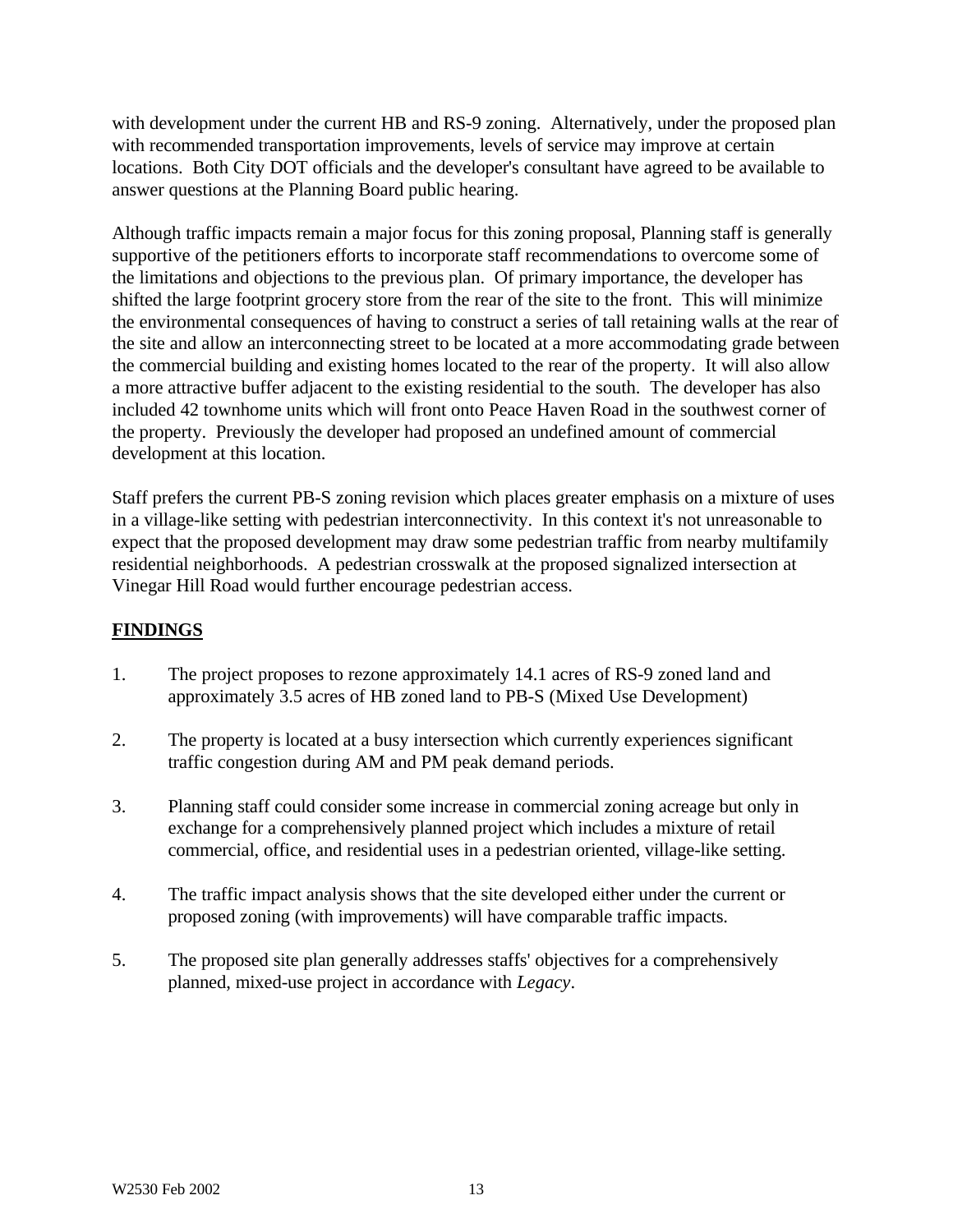# **STAFF RECOMMENDATION**

### Zoning: **APPROVAL**.

Site Plan: Staff certifies that **the site plan meets all code requirements**, and recommends the following conditions:

### PRIOR TO THE ISSUANCE OF GRADING PERMITS

- a. Developer shall have a storm water management study submitted for review by the Public Works Department of the City of Winston-Salem. If required, an engineered storm water management plan shall be submitted and approved by the Public Works Department of the City of Winston-Salem.
- b. Developer shall obtain a Water Quality approval from the North Carolina Department of Environment and Natural Resources (DENR) related to stream impacts.
- c. Developer shall cordon off all areas shown on the site plan as buffer areas or undisturbed areas. These areas shall be retained and not disturbed. Trees in all these areas shall be protected from grading encroachment in accordance with UDO Section 3-4.2(H)(3).
- d. Old Country Club Road shall be officially closed.

## PRIOR TO THE ISSUANCE OF BUILDING PERMITS

- a. On-site fire hydrant locations shall be approved by the City Fire Department in writing to the Inspections Division.
- b. Developer shall dedicate any public right-of-way or easements needed to construct any road improvements along Country Club Road and Peace Haven Road as determined by the City of Winston-Salem Department of Transportation and the North Carolina Department of Transportation.

## PRIOR TO THE ISSUANCE OF OCCUPANCY PERMITS

- a. All required storm water management devices must be installed per the approval of the Public Works Department of the City of Winston-Salem.
- b. All fire hydrants required by the City Fire Department shall be installed.
- c. Developer shall install all the improvements to Country Club Road and Peace Haven Road including traffic signals that are recommended in the Traffic Impact Study to the specifications of the Public Works Department of the City of Winston-Salem and the North Carolina Department of Transportation.
- e. Developer shall install all sidewalks as shown on the site plan to the specifications of the Public Works Department of the City of Winston-Salem.
- f. A single row of street tree plantings shall be installed at the top of the fill slope adjacent to the street along the southern property line, and along Peace Haven and Country Club Roads using materials selected from the list of "Large Variety Trees" as specified under Section 3-4.10(A) of UDO.
- g. All pedestrian pathways/walkways, pavement markings in the parking lots, or other devices indicating pedestrian walkways as shown on the site plan shall be installed.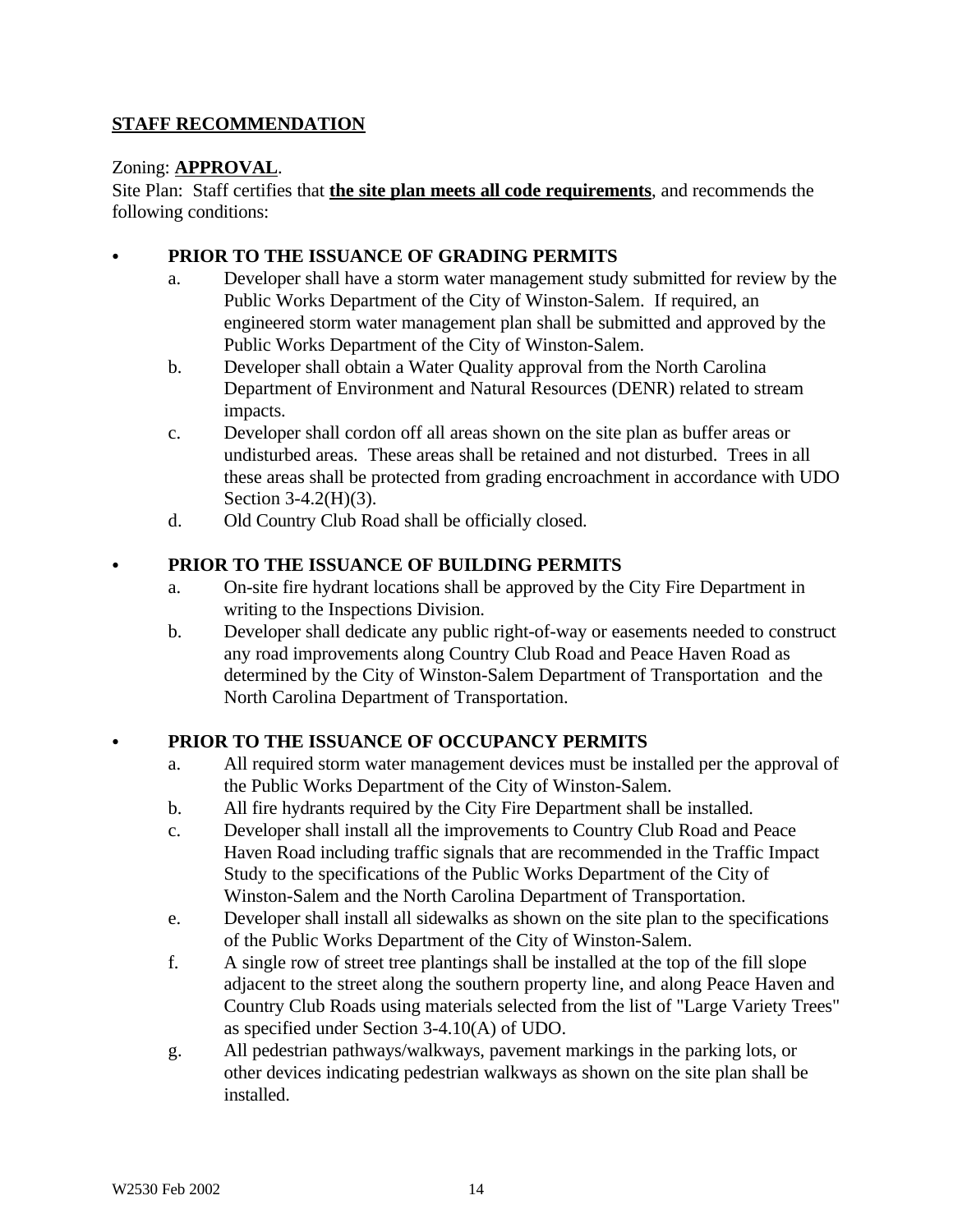#### C **OTHER REQUIREMENTS**

- a. Development shall be permitted one (1) freestanding fifteen (15) foot high monument sign, with a maximum copy area of fifty-four (54) square feet at the entrance to the development on Country Club Road. One (1) freestanding five (5) foot high monument sign, with a maximum copy area of thirty-six (36) square feet shall be permitted at the entrance along Peace Haven Road. One (1) additional freestanding five (5) foot high monument sign, with a maximum copy area of thirty-six (36) square feet shall be permitted for the outparcel located on the north side of Country Club Road.
- b. As volunteered by the developer, all buildings proposed in the development shall have similar design and materials and shall be substantially consistent with the architectural rendering as submitted by the developer (Exhibit A").
- c. A minimum of 10,000 sf of office space is required as part of the total commercial square footage of the development.

Glenn Simmons presented the staff report.

### **PUBLIC HEARING**

#### FOR:

Emmett McCall, 633 W. Fourth Street, Winston-Salem, NC 27101 Congratulations on *Legacy*.

> Scott Fortis will be the primary presenter on this plan. He's the one who has worked most closely with staff. There have been five different site plans with 21 different changes. We feel the site plan he's going to be presenting incorporates *Legacy*.

Scott Bortz, Tribek Properties, Inc./Southstar Property Holdings, LLC, 200 Providence Road, Suite 106, Charlotte, NC 28207 This has been a long process that we started in January last year. We feel like this plan is what *Legacy* is designed for. Showed examples of other work done by architects and land design planners. A copy of Mr. Fortis' presentation is on file. This design is very pedestrian friendly. That's a phrase that is tossed around a lot, but I believe we'd backed it up with our sidewalk connections. We support a sidewalk to cross Country Club which would be tied into this stop light. We've extended sidewalks along Peace Haven to connect with Chrisfield Development. I thank staff and the neighborhoods for their comments. Without those comments we wouldn't have the plan we have today.

This plan increases the character of the neighborhood.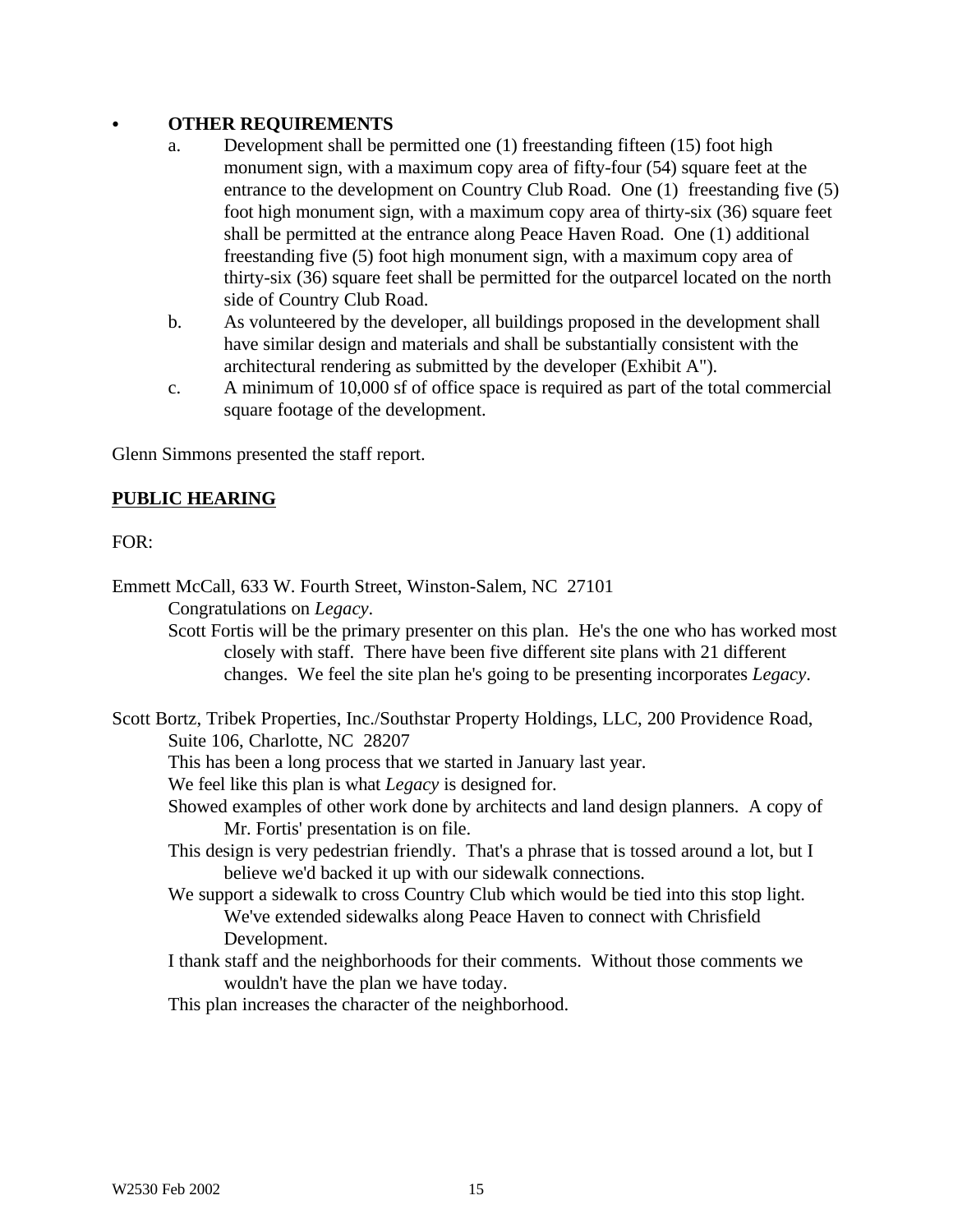Steve Stansbury, 1500 Pine Croft Road, Suite 123, Greensboro, NC 27262

- Traffic is critical here. This project's timing is good. We've been working with City DOT to address their guidelines and concerns. We looked specifically at Peace Haven/Country Club and Vinegar Hill/Country Club intersections. We looked forward to 2011.
- We are committed to realign Vinegar Hill to increase safety and provide for a four-way intersection which will enhance the operations through traffic signalization.
- We had to consider existing conditions and both scenarios that are being considered as part of the traffic bond programs.

I'm available for any questions.

The analysis revealed the proposed improvements would leave an adequate level of service.

#### AGAINST:

Janet Nelson, 446 Brittany Court, Winston-Salem, NC 27103

- President of Peace Haven Road Neighborhood Alliance, which is a group of 23 neighborhoods along Peace Haven corridor that have banned together to address issues such as this.
	- Referred to *Legacy* and its definition of sprawl. No matter how you configure the buildings, that's what this is. It's within a mile of two other strip centers in this area.
	- This also has superstores instead of small, local business.
	- Loss of community character is one of our primary concerns.
	- Principals of sustainable development. This will obviously be competition to downtown. This will cause existing neighborhoods to become a buffer for commercial development. This doesn't provide adequate buffer. It allows as little as 10 feet of buffer at places.
	- This development is at a very dangerous intersection. It doesn't have sidewalks leading to it; it would only be pedestrian friendly for those living within it.

We feel the widening will not improve traffic, but will only keep it from getting worse.

This new development will not recycle buildings and land. Offered to supply names and addresses of shopping center owners. If Tribek was going to revitalize what we already have in one of those locations, we would not have a problem with it.

This isn't what we need right now. Please vote no to this proposal.

#### Jerry Morris, 4956 Chrisfield Lane, 27104

I know the consideration that you have given to *Legacy*.

Things we see as problems:

Our initial concern with the townhomes was a road cut there. In talking with Greg Turner and Glenn Simmons, we learn that these are things the City wants to relieve traffic off Peace Haven and not cause it to turn right onto Country Club. Instead, what we now have is a public street from Peace Haven to Old Country Club Road.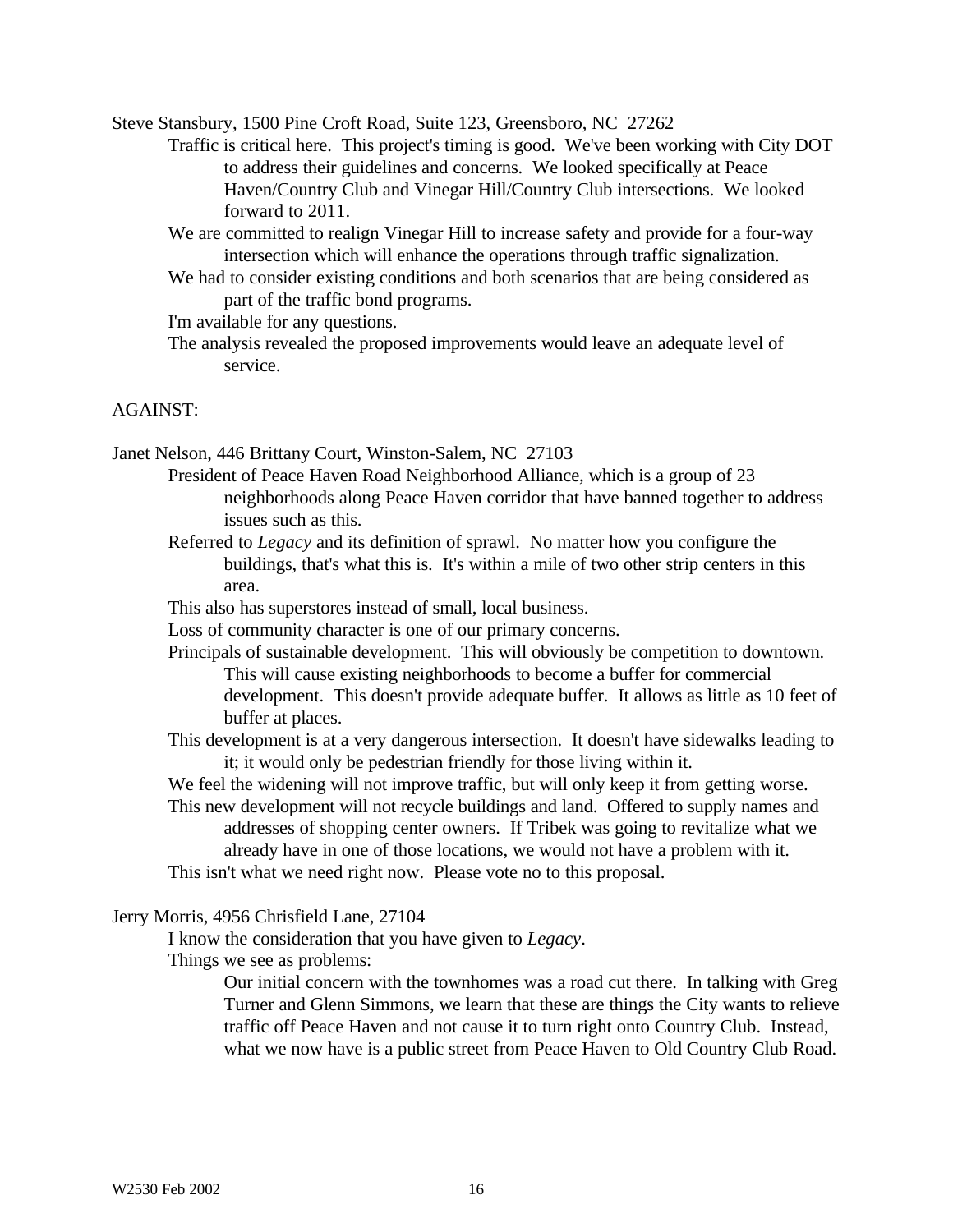I like the street there because it's narrow - only 25' wide, but I don't like the angled parking. The street will become a thoroughfare that will avoid the traffic light at Country Club/Peace Haven and also at Vinegar Hill, providing problems for those on Ryandale.

This plan is pedestrian friendly, but only if you can get there by car or live there.

1,600 people signed a petition opposing development here; they will be reluctant to utilize these facilities.

Compliment Glenn on the cooperation we got from him.

We are concerned about the retaining walls.

Please consider traffic lights and pedestrian cross-walks as requirements for this plan. Our only exit is about 600 yards from the entrance of this development onto Peace Haven. I ask that you not approve this plan.

Talmadge B. Leach, 5000 Ryandale Road, Winston-Salem, NC 27104

One thing that hasn't been mentioned, and I think it will be a problem, is crime. It has increased over the last year. Robberies, auto thefts, etc. are increasing.

I worked at the shopping center down the street and saw drug deals and arrests in plain view of Country Club Road. This will be in plain view.

### **WORK SESSION**

During discussion by the Planning Board, the following points were made:

- 1. Kem Schroeder Why do we allow a drug store with drive-through when we don't allow restaurants with drive-through? Glenn Simmons responded that this drivethrough will have limited access. The only way to get to the drive-through is a right-in only off Country Club and then exit on Vinegar Hill or a right-out only on Country Club.
- 2. Cross-walk light at Vinegar Hill Road?
- 3. Terry Powell What is the square footage of the vacant buildings in Club Haven Shopping Center? Phil Doyle - about 7,000 sf.
- 4. Kem Schroeder What is the square footage of the vacant space for the old Food Lion shopping center at bottom of hill? Glenn Simmons indicated that last time he was at that site, it appeared the shopping center was fully or close to fully occupied.
- 5. Kem Schroeder Will the petitioners guarantee more than 10,000 sf office? The petitioner responded that it would depend on the demand out there, which can't be determined at this point. However, if there was adequate demand, they would like to include more office uses.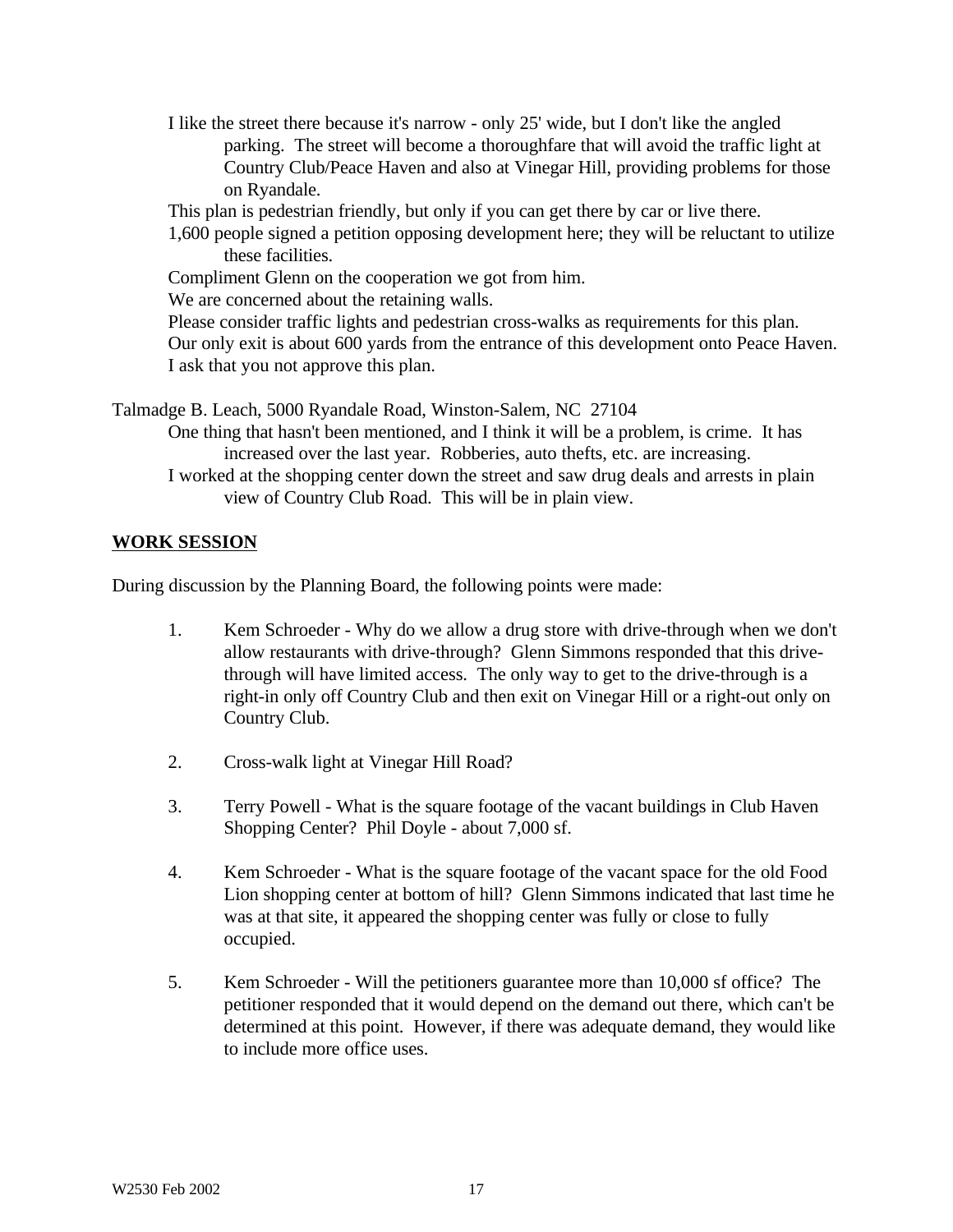- 6. Steve Snelgrove addressed questions to Greg Turner, Director of City Department of Transportation. Greg Turner responded that this plan would actually generate less traffic than what could go out here under current zoning. The City does have a plan out there to improve Country Club Road. Our requirement for developers is that they bring traffic for the future back to the level it exists at today. More changes would have to be volunteered by the developer. There is a serious accident problem at Vinegar Hill Road which would be treated best by a traffic signal. Pedestrian signals are not going to be a substantive problem to add to our plan. I have no problem at all revising the signal design to include pedestrian crossings and signals on Country Club Road. This is absolutely a safer design than could currently be put on this site. The impact study is one of the really good things in this process. The study indicated modifications that will help their internal problems. Relocating Vinegar Hill and Country Club is definitely an advantage to controlling traffic. The Assistant City Manager for Public Works will have the final vote on whether angled parking will be allowed on public streets.
- 7. Kerry Avant For those who live in this area: These are the cases that are the toughest for us to deal with because some people are going to be unhappy with any decision we make. What I've tried to do today is to look forward. The objections that I've heard would still be there regardless of how this property is developed. Someone could get multifamily on this property; I understand the concern about the retaining wall, but even if it's developed for townhomes, retaining walls will be there because there will be mass grading. When Chrisfield was developed, it was mass graded. Drainage issues will be there regardless. One of the conditions will be storm water management. When I listen to the objections and I think about the alternative, and think about them really from a neighborhood perspective, but also having the advantage of knowing what would happen when you go through the development process, I don't see the difference in the objections I'm hearing. Having the HB that's already along Country Club Road would create more traffic. You may disagree with that, but we have to base our decisions on the recommendations of people who deal with these issues on a daily basis. This is a good plan. You may not want it in your neighborhood, you may not want it right here, but it is a good plan. There are two ways to look at it: 1) Why should we approve this plan? and, 2) Why should we not approve this plan? Looking at alternatives, if it develops under the current options, there probably will not be a public hearing where you would have an opportunity to come voice your complaints. The way the zoning is today, it doesn't require a public hearing. Someone could come in and develop fast food and someone else could develop residential. I don't think there'll be more opportunity for you to have input. I'm not sure I've heard an objection that wouldn't be there (other than shopping), and it certainly won't get the improvements that this developer is making to try to get traffic improvements there. There's a lot about this that I think is far better than what could be done under current zoning.